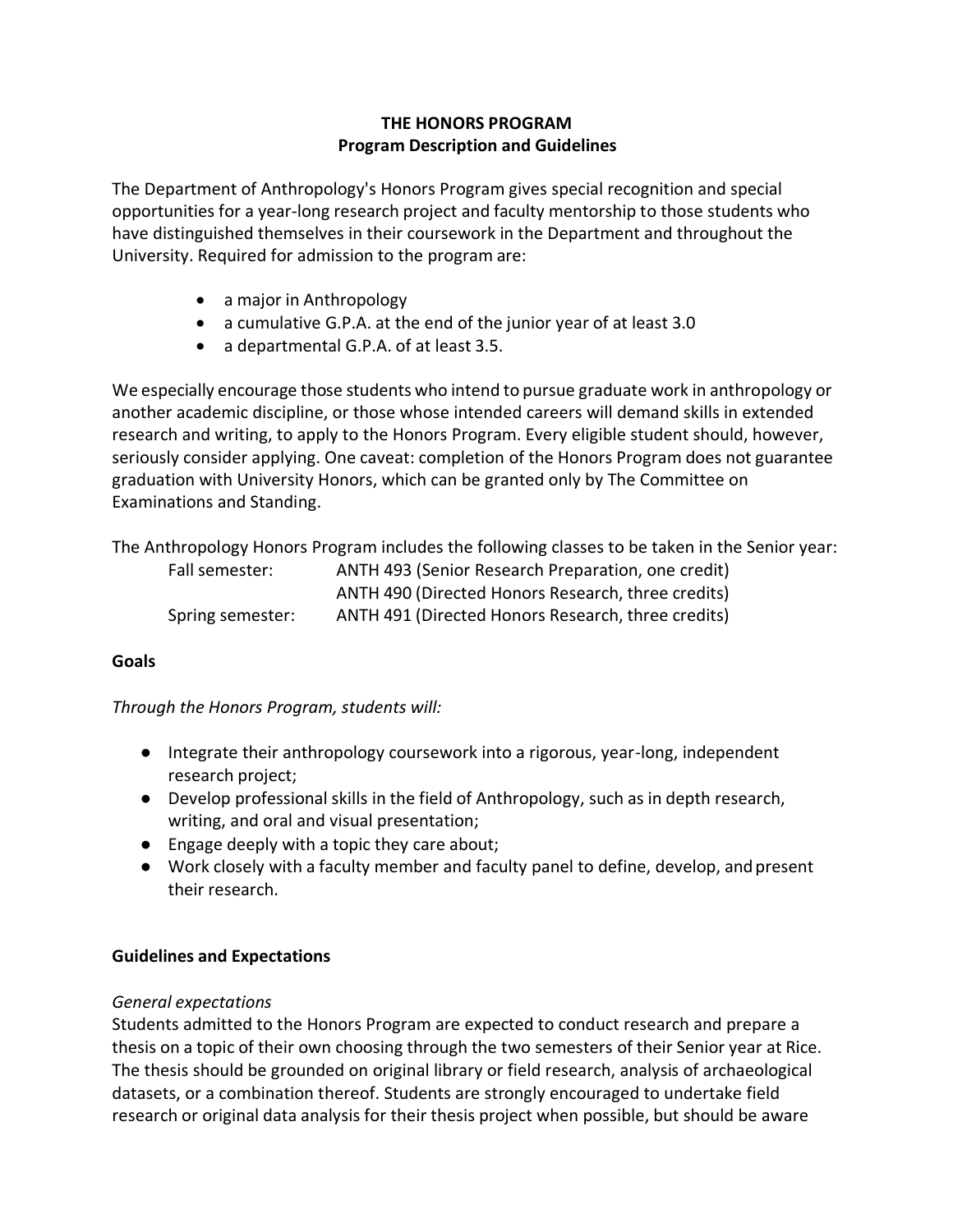that advance preparation and planning is necessary. Students should design a project that relates to the topical, theoretical, and methodological issues of their selected area of emphasis (social-cultural anthropology or anthropological archaeology).

### **Work with faculty supervisor and panel**

Students should identify their supervisor during their Junior year. Beginning no later than the start of their Senior year, students must meet regularly with their faculty supervisor, though the details of the meeting schedule are to be worked out individually with the supervisor. Meeting at least every two weeks is advisable. Students should come prepared to meetings, complete drafts and any other assignments on time, and be sure to understand and respond to the supervisor's feedback. As described below, the student will defend their thesis before a panel of between two to three members of the Rice faculty. Two members of the panel must be members of the Anthropology Department, one of whom will be their faculty supervisor. Students are welcome to select a third committee member from an outside department, should their project warrant interdisciplinary support. Throughout the process, the student should provide updates to their full faculty panel.

Though matters of organization and timing vary from topic to topic, students typically spend the first Senior semester undertaking research, and much of the second writing.

### **Thesis**

Theses typically range from about fifty to sixty typed double-spaced pages with a complete bibliography of works cited; the bibliography pages are not included in the fifty to sixty page length. Citation and formatting should follow the Chicago Manual of Style (Author-Date): <http://www.chicagomanualofstyle.org/home.html>

For social-cultural anthropology theses: The thesis will derive from each student's original ethnographic research or, if ethnographic research proved unfeasible or undesirable due to the nature of the project, a substantive engagement with the existing theoretical, geographic, and methodological literature on the chosen topic. In each case, theses must have a carefully established and argued thesis and evidence. Both theses based on ethnographic research and those based on library research should demonstrate mastery of the literatures and current debates in anthropology that are relevant to the project. Students wishing to combine their Anthropology Honors thesis with a final project or paper for another major should consult with their supervisors from each major and, if necessary, Directors of Undergraduate Studies to discuss possible options.

For anthropological archaeology theses: The thesis will include a background and literature survey, clearly-articulated research questions, an overview of the data used and the methods employed, and an analysis of the data and conclusions drawn. Theses will commonly include tables and figures as necessary.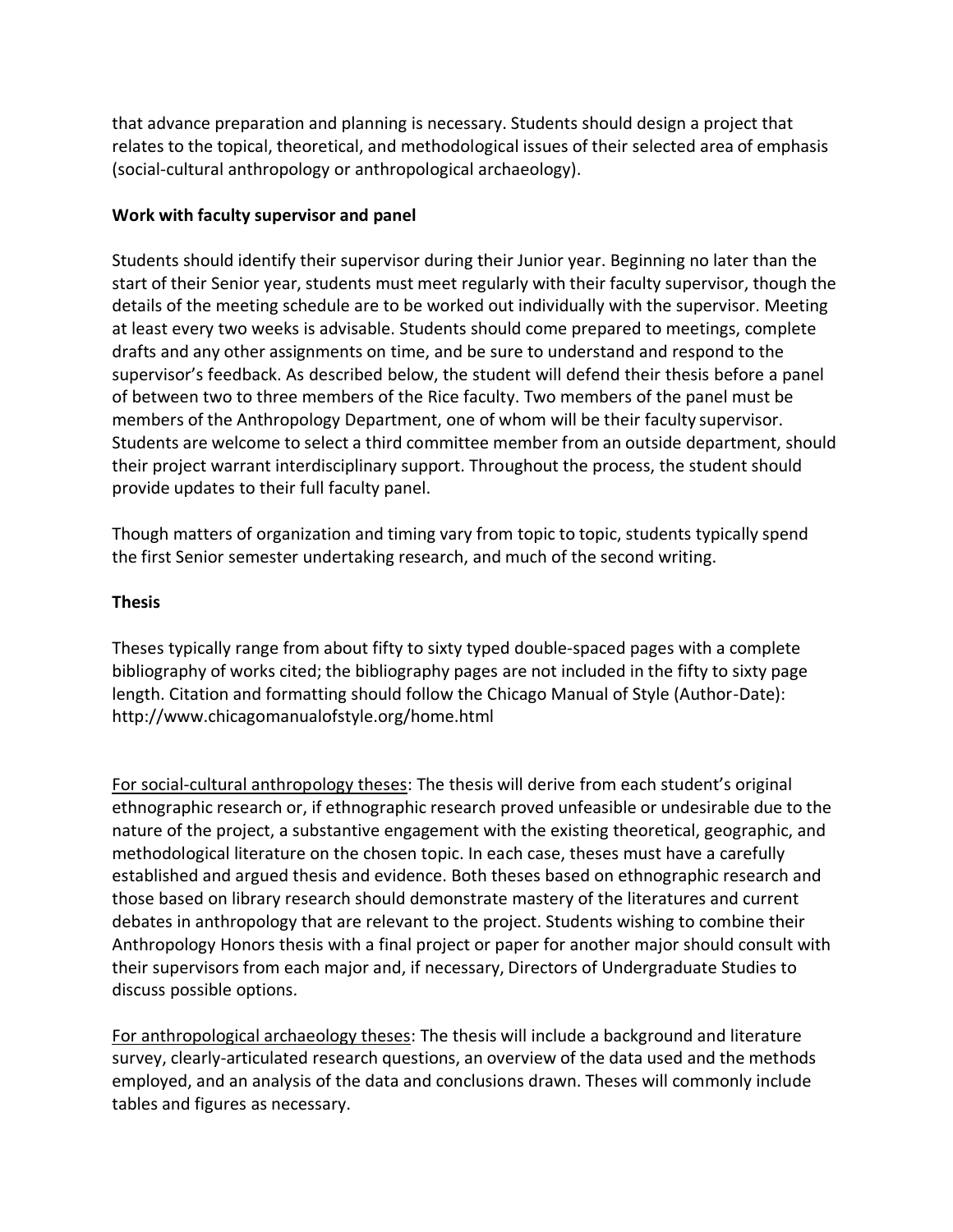#### **Presentation and Defense**

At the end of the second semester of their Senior year, students are expected to defend their thesis orally before their faculty supervisor and panel; they may invite anyone else they wish to attend the defense as well. Students will make a 20-minute oral presentation of their research to the faculty panel and assembled students. Presentations should summarize the project in a clearly understandable form and should also include a visual presentation (i.e., a poster or PowerPoint presentation) that enhances and elaborates the oral presentation. Presentations should be delivered in a polished, well-rehearsed, professional manner. The presentation will be followed by a question and answer period during which the student will defend the arguments of the thesis.

### **Planning for the Thesis**

### *Securing a Faculty Supervisor and Panel*

During their Junior year, students should begin devising a suitable thesis topic in consultation with the Anthropology Department faculty member who will serve as their supervisor. Students are responsible for finding a supervisor willing to supervise the research and writing of the thesis. Every student must have a thesis supervisor. In every case, the supervisor must be a member of the Department of Anthropology. The supervisor, as well as the second departmental member of the panel and, where warranted, a third non-departmental member, must be secured by the 10<sup>th</sup> week of the second semester of their Junior year.

Students MUST apply for admission to the Honors Program and secure a faculty thesis supervisor by the 10<sup>th</sup> week of the second semester of their Junior year. To apply for admission, students must complete the *Honors Program Admission Form* (attached here) and submit it to the Director of Undergraduate Studies. With this form, students also designate their thesis supervisor and panel.

Once students have submitted their completed Honors Program Admission Form, the Director of Undergraduate Studies will verify their Grade Point Averages. Those students who have maintained adequate overall and departmental GPAs through the first semester of their Junior year will be provisionally admitted to the Honors Program. Such admission may, however, be revoked in the light of poor academic performance during the second Junior semester.

Students admitted to the Program should enroll in ANTH 490 and ANTH 491 during the appropriate semesters. They must register in their faculty supervisors section of each course. They must also enroll in the ANTH 493 in the fall semester of their Senior year, unless graduating in December.

#### **Human Subjects Review**

Students who plan to conduct research involving human subjects must complete several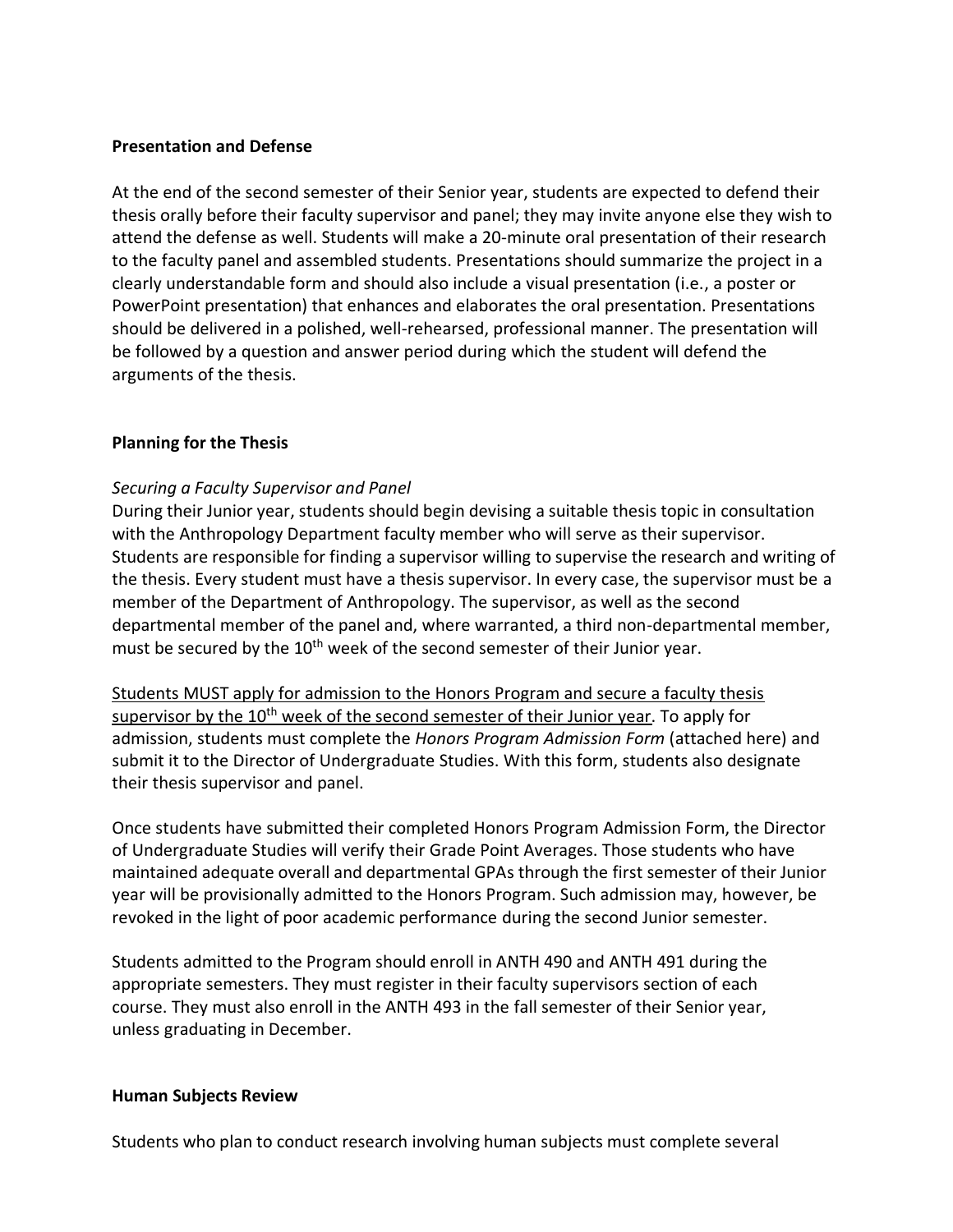additional steps. First, they must complete the IRB Training Tutorial online at [https://comp.rice.edu/Content.aspx?id=422.](https://comp.rice.edu/Content.aspx?id=422) CITI and IRB training—which involves an online learning module and certification—should be completed during the spring semester of the junior year. Students who have already passed the IRB training do not need to repeat it. Second, after completing the IRB training, students must complete, in conjunction with their supervisor, an Application for New Protocol Review to be submitted to the Institutional Review Board. Once students have registered in the Cayuse system (please do so by following this link: [https://research.rice.edu/sparc/cayuse/\)](https://research.rice.edu/sparc/cayuse/), related forms are available at [https://research.rice.edu/compliance/irb/forms\\_guidance.](https://research.rice.edu/compliance/irb/forms_guidance) Because the Institutional Review Board does not meet during summer, Honors Program students are strongly encouraged to complete both of these steps during the spring semester of the Junior year. Those who have not yet done so must complete their training and submit their IRB protocols in time for the first meeting of the IRB, usually the first week of September.

# **Scheduling**

*Junior Year*

- Contact faculty early in the Spring semester to discuss possible projects and faculty supervisors
- Complete *Honors Program Submission Form* (signed by faculty supervisor) and submit to the Director of Undergraduate Studies by last day of the 10th week of classes in the spring semester of Junior year.
- Register for ANTH 493, Senior Research Preparation, for Fall semester of Senior year.
- Complete CITI and IRB training. You are also encouraged to submit your IRB protocol at the end of your Junior year, if possible.
- Students interested in conducting research during Study Abroad must ensure IRB training completion and protocol approval before leaving the country.

# *Senior Year*

The scheduling of the research for and writing of the thesis cannot be fixed independently of the topic chosen. Students should draw up a precise schedule of deadlines in consultation with their supervisors. They should plan to meet with their supervisors at least once every other week in order to address problems and review progress. The following is a rough agenda, which may be revised at the supervisor's discretion:

Meetings with faculty supervisor (sample schedule): First semester:

- End of third week: submission of a formal thesis proposal, clarifying the topic chosen and including a preliminary bibliography of relevant sources, discussion of ethnographic sites and/or archaeological data.
- End of seventh week: completion of a full working bibliography.
- Final week of classes: completion of provisional outline of the thesis paper.

### Second Semester: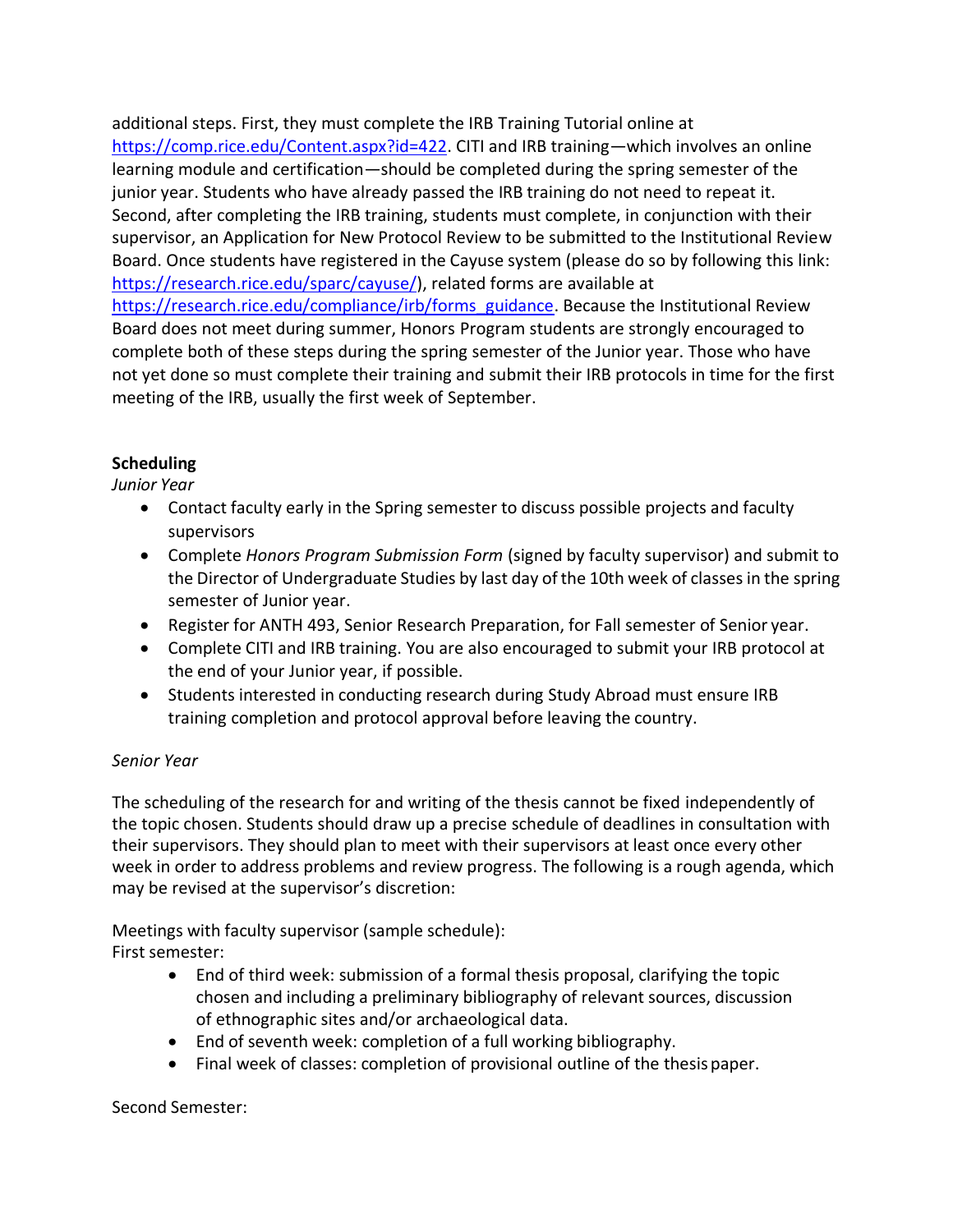- o End of fifth week: completion of research, revisiting outline of the thesis paper based on completed data collection and/or analysis.
- o End of eleventh week: submission of first draft.
- o Thirteenth week: Submission of final draft.
- o Last week of classes or exam period: Presentation and defense in front of panel.
- o At least five days before Senior Grades deadline: the completion of any revisions to the thesis which the panel deems necessary, and the submission of a final draft of the thesis to the director.

### **FURTHER QUESTIONS?**

Students seeking further information about the Honors Program may consult the Director of Undergraduate Studies.